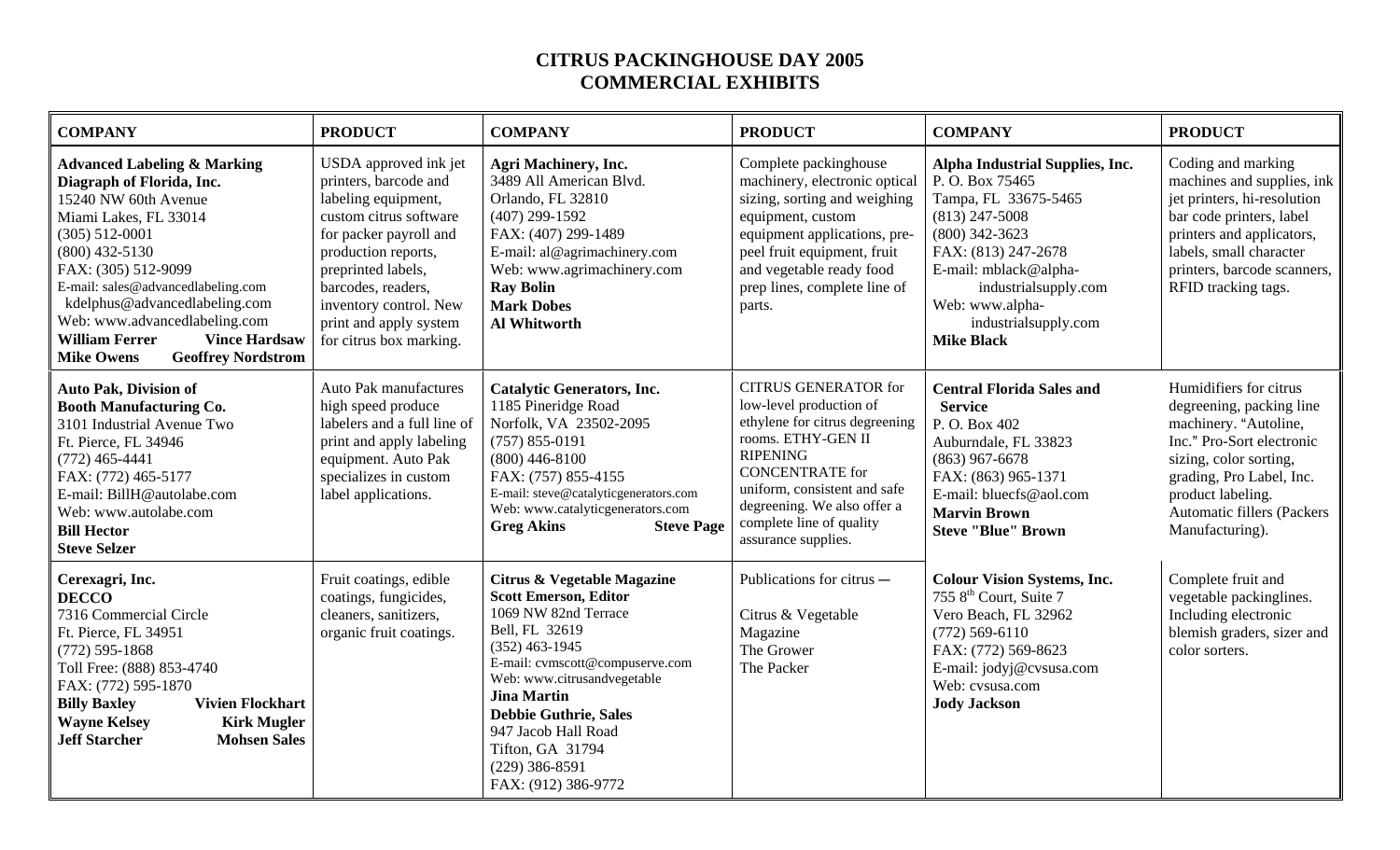| <b>COMPANY</b>                                                                                                                                                                                                                                                                                                                                                                                                                        | <b>PRODUCT</b>                                                                                                                                                                                                                                                               | <b>COMPANY</b>                                                                                                                                                                                                                                                                                                   | <b>PRODUCT</b>                                                                                                                                                                                                                                                                          | <b>COMPANY</b>                                                                                                                                                                                                                                                                                                     | <b>PRODUCT</b>                                                                                                                                                                                                                                                               |
|---------------------------------------------------------------------------------------------------------------------------------------------------------------------------------------------------------------------------------------------------------------------------------------------------------------------------------------------------------------------------------------------------------------------------------------|------------------------------------------------------------------------------------------------------------------------------------------------------------------------------------------------------------------------------------------------------------------------------|------------------------------------------------------------------------------------------------------------------------------------------------------------------------------------------------------------------------------------------------------------------------------------------------------------------|-----------------------------------------------------------------------------------------------------------------------------------------------------------------------------------------------------------------------------------------------------------------------------------------|--------------------------------------------------------------------------------------------------------------------------------------------------------------------------------------------------------------------------------------------------------------------------------------------------------------------|------------------------------------------------------------------------------------------------------------------------------------------------------------------------------------------------------------------------------------------------------------------------------|
| <b>Dade Service Corporation</b><br>P.O. Box 11137<br>Daytona Beach, FL 32120-1137<br>$(386)$ 274-5655<br>FAX: (386) 274-5664<br><b>Monty Wells</b><br>E-mail: monty.wells@dadeservice.com<br>Web: www.dadeservice.com<br>8290 Northwest 56th Street<br>Miami, FL 33166<br>$(305)$ 477-7345<br>FAX: (305) 477-7347<br><b>Paul Giacobbe</b><br>paul.giacobbe@dadeservice.com<br><b>Carlos Delgado</b><br>carlos.delgado@dadeservice.com | A leading supplier of<br>pressurized fruit ripening<br>rooms, tomato ripening rooms,<br>pre-cooling rooms, fresh-cut<br>rooms and cold storage rooms.<br>We provide design and build<br>services for produce<br>distribution, ripening, fresh-cut<br>and packing facilities. | Durand-Wayland, Inc.<br>P.O. Box 1404<br>LaGrange, GA 30241-1404<br>$(706) 882 - 8161 x 127$<br>$(800)$ 241-2308<br>FAX: (706) 884-3268<br>E-mail: sales@durand-wayland.com<br>Web: www.durand-wayland.com<br><b>Butch Durand</b><br><b>Ray Perry</b><br><b>Greg Drouillard</b><br><b>John Seay</b><br>Pat Nappi | Leading manufacturer of<br>complete packing systems,<br>sizing and sorting by<br>weight, dimension, color,<br>blemish; new Natural<br>Lighting Fruit Labeling;<br>innovative bin handling<br>systems. Local service in<br>Florida. Design, install and<br>commission complete<br>lines. | <b>Florida Labels &amp; Systems</b><br>445 Prospector Trail<br>Dahlonega, GA 30533<br>Toll Free: (800) 645-2235<br>FAX: (706) 867-9313<br>E-mail: lslangston@alltel.net<br><b>Pat Hall</b><br><b>Johnny Cantrell</b><br><b>Laurie Langston</b><br><b>Ryon Nelson</b><br><b>Ron Venhorst</b><br><b>Lonnie Woods</b> | Fruit labeling machines,<br>electronic sizing and<br>grading, automated<br>packinghouse<br>machinery, high speed<br>bagging machines,<br>traceability and cool<br>labeling.                                                                                                  |
| <b>FMC FoodTech</b><br><b>Fresh Produce Technologies</b><br>400 Fairway Avenue<br>Lakeland, FL 33801<br>$(863) 683 - 5411$<br>FAX: (863) 680-3620<br>E-mail: Brian.Perkins@fmcti.com<br><b>Brian Perkins -</b><br><b>Business Manager</b><br><b>Fresh Produce Technologies</b>                                                                                                                                                        | FMCTI labeling systems,<br>FMCTI cleaning assist<br>system, Sta-Fresh protective<br>coatings, Vigor-Ox<br>sanitizing, truck drench<br>system, Freshgard fruit<br>preservation, Freshgard ORP<br>systems, Freshgard 1000<br>high pressure washer.                             | <b>GCC Smart Tools, Inc.</b><br>949 Turner Quay<br>Jupiter, FL 33458<br>$(954)$ 921-5246<br>FAX: (561) 746-3775<br>E-mail: gccfsi@aol.com<br>Web: www.gladescropcare.com<br><b>Craig Mowrey</b>                                                                                                                  | Food Safety training video<br>tapes - worker hygiene,<br>field sanitation, REI's and<br>PHIs, etc. for harvest<br>crews. Worker hygiene,<br>cleaning and sanitation,<br>illness and injury, etc. for<br>packinghouse workers.                                                           | <b>Industrial Brush Corp.</b><br>4000 Drane Field Road<br>Lakeland, FL 33811<br>$(863)$ 647-5643<br>FAX: (863) 647-5573<br>E-mail: chuck@industrialbrush.com<br>Web: industrialbrush.com<br><b>Mike Malone</b><br><b>Gary Messier</b><br><b>Chuck Richardson</b>                                                   | Food processing<br>brushes, foam rubber<br>donuts, parts and<br>accessories.                                                                                                                                                                                                 |
| Mid-Florida Forklift, Inc.<br>9856 South Orange Avenue<br>Orlando, FL 32824<br>$(407) 859 - 8750$<br>(800) 444-8750 (FLA WATTS)<br>FAX: (407) 851-0907<br>E-mail: sales@midfloridaforklift.com<br>Web: www.midfloridaforklift.com<br><b>Joe Linebarier</b><br><b>Tom Morris</b>                                                                                                                                                       | Nissan forklift truck with<br>rotator attachment, electric<br>pallet jack.                                                                                                                                                                                                   | <b>Pace International LLC</b><br>1403 Hidden Creek Lane<br>Winter Haven, FL 33880<br>$(863)$ 287-4348<br>FAX: (863) 297-5405<br>E-mail: rickl@paceint.com<br>Web: www.paceint.com<br><b>Rick Lewis</b>                                                                                                           | Post harvest coatings,<br>cleaners, sanitizers, and<br>equipment.                                                                                                                                                                                                                       | Packers Supply Co., Inc.<br>1000 North 2nd Street<br>P. O. Box 3510<br>Ft. Pierce, FL 34948-3510<br>$(772)$ 461-5100<br>FAX: (772) 461-2124<br>E-mail: packerss@bellsouth.net<br>Web: www.packerssupply.com<br><b>James B. Hensley</b><br><b>Gregg A. Johnson</b><br>J. Mike McGee                                 | Adhesives, cartons,<br>header & drawstring<br>bags, cornerboards,<br>Winter Bell cell packs &<br>RTS citrusavers,<br>ventilated foam &<br>chipboard pads, softnet<br>& stretch film pallet<br>wrap, strapping,<br>harvesting supplies, and<br>maturity testing<br>equipment. |